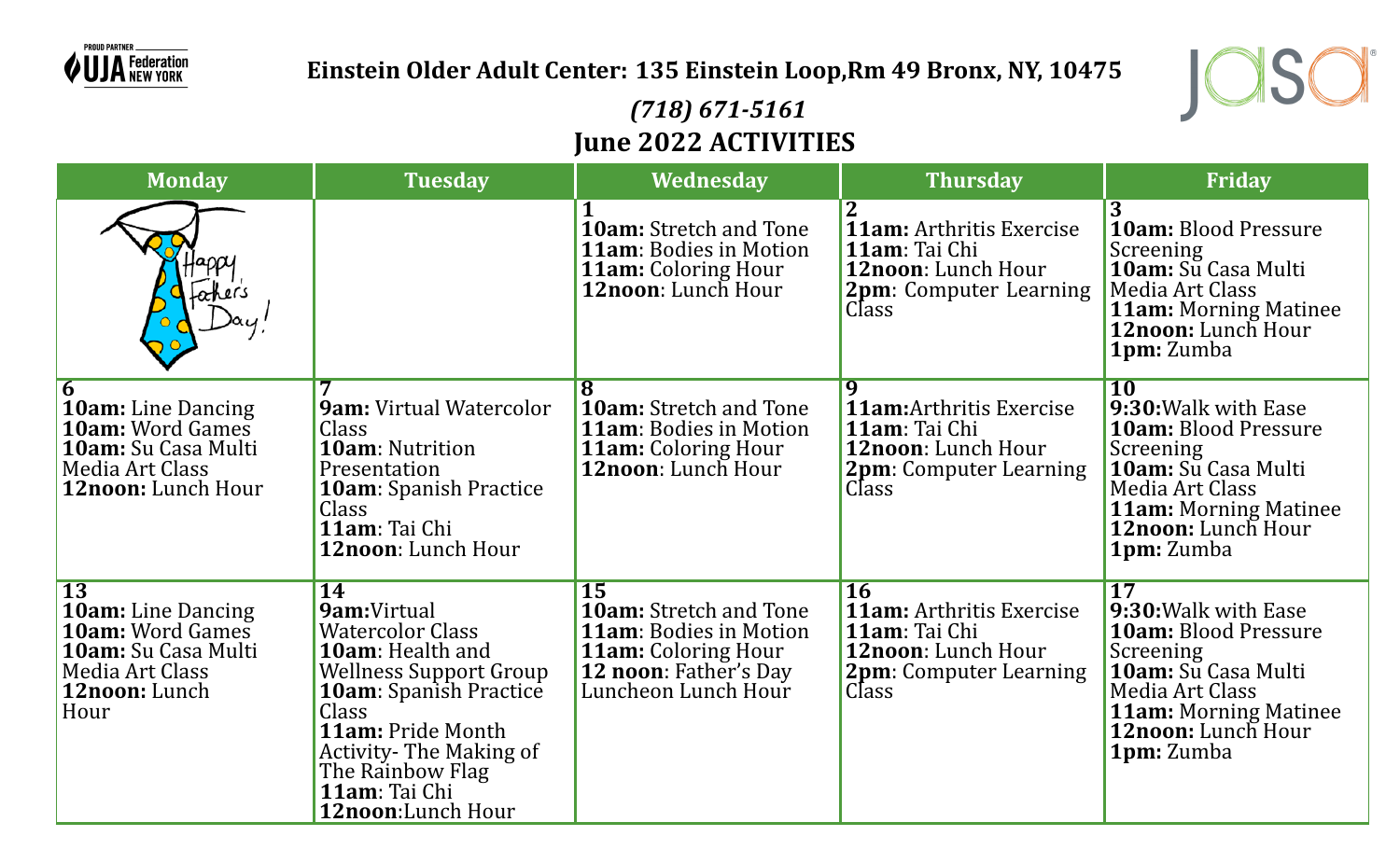| <b>20</b>                                                                                                                                             | <b>21</b>                                                                                                                                                                                              | 22                                                                                                                              | $\overline{23}$                                                                                                                | 24                                                                                                                |
|-------------------------------------------------------------------------------------------------------------------------------------------------------|--------------------------------------------------------------------------------------------------------------------------------------------------------------------------------------------------------|---------------------------------------------------------------------------------------------------------------------------------|--------------------------------------------------------------------------------------------------------------------------------|-------------------------------------------------------------------------------------------------------------------|
| <b>JASA IS CLOSED IN</b>                                                                                                                              | <b>9am: Virtual Watercolor</b>                                                                                                                                                                         | <b>10am:</b> Stretch and Tone                                                                                                   | <b>11am:</b> Arthritis Exercise                                                                                                | 9:30: Walk with Ease                                                                                              |
| <b>OBSERVANCE OF</b>                                                                                                                                  | Class<br><b>10am:</b> Health and                                                                                                                                                                       | <b>11am: Bodies in Motion</b><br><b>11am:</b> Coloring Hour                                                                     | 11am: Tai Chi<br><b>12noon:</b> Lunch Hour                                                                                     | <b>10am:</b> Blood Pressure<br>Screening                                                                          |
| <b>JUNTETEENTH</b><br>Juneleenth                                                                                                                      | <b>Wellness Support Group</b><br><b>10am</b> : Spanish Practice<br>Class<br>11am: Tai Chi<br><b>11am:</b> Juneteenth<br><b>Activity-Celebrating</b><br>African American Poets<br>12noon: Lunch<br>Hour | <b>12noon:</b> Lunch Hour                                                                                                       | <b>2pm</b> : Computer Learning<br><b>Class</b>                                                                                 | 10am: Su Casa Multi<br>Media Art Class<br><b>11am:</b> Morning Matinee<br>12noon: Lunch Hour<br><b>1pm:</b> Zumba |
| $\overline{27}$<br><b>10am:</b> Line Dancing<br><b>10am:</b> Word Games<br><b>10am:</b> Su Casa Multi<br>Media Art Class<br><b>12noon:</b> Lunch Hour | 28<br>9am: Virtual<br><b>Watercolor Class</b><br><b>10am:</b> Health and<br>Wellness Support Group<br><b>10am</b> : Spanish Practice<br>Class<br>11am: Tai Chi<br><b>12noon</b> : Lunch<br>Hour        | 29<br><b>10am:</b> Stretch and Tone<br><b>11am:</b> Bodies in Motion<br><b>11am:</b> Coloring Hour<br><b>12noon:</b> Lunch Hour | 30<br><b>11am:</b> Arthritis Exercise<br>11am: Tai Chi<br>12noon: Lunch Hour<br><b>2pm</b> : Computer Learning<br><b>Class</b> | <b>Happy Birthday to</b><br>everyone celebrating in<br><i>June</i>                                                |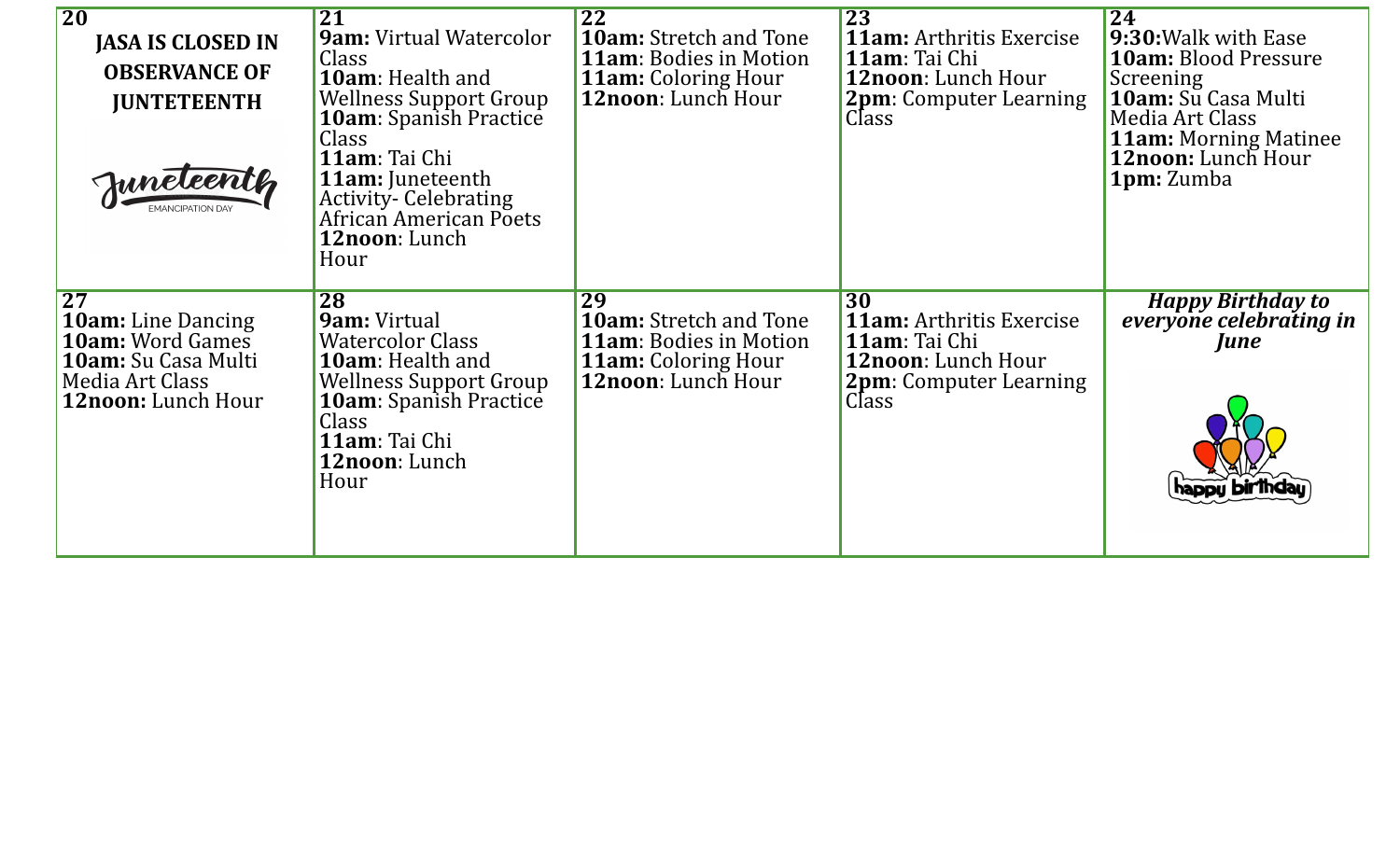

## **Einstein Older Adult Center: 135 Einstein Loop, Bronx, NY, 10475**

### *(718) 671-5161* **June 2022 Menu**

| <b>Monday</b>                                                                                  | <b>Tuesday</b>                                                                                             | JUNU <i>l</i> uzz richu<br><b>Wednesday</b>                                                                                            | <b>Thursday</b>                                                                                                     | <b>Friday</b>                                                                                                                                |
|------------------------------------------------------------------------------------------------|------------------------------------------------------------------------------------------------------------|----------------------------------------------------------------------------------------------------------------------------------------|---------------------------------------------------------------------------------------------------------------------|----------------------------------------------------------------------------------------------------------------------------------------------|
|                                                                                                |                                                                                                            | 1<br>Kosher:<br><b>Beef Hamburger</b><br>Garlic & Rosemary Potatoes<br>Lettuce, tomato, onion and<br>coleslaw<br>Alt:<br>Veggie Burger | Kosher:<br><b>Apricot Glazed Salmon</b><br><i><b>Ouinoa</b></i><br>Roasted Vegetables<br>Alt:<br>Sliced Deli Turkey | $\overline{3}$<br>Kosher:<br>Hawaiian Chicken Legs<br>Sweet Noodle Kugel<br>Capri Blend Vegetables<br>Alt:<br>Gefilte Fish                   |
|                                                                                                |                                                                                                            | <b>Nonkosher</b><br>Beef Meatballs with Sofrito<br>Whole Wheat Spaghetti<br><b>Baby Carrots with Parsley</b>                           | <b>Nonkosher</b><br>Stewed Codfish with Eggplant<br>(Bacalao Fresco y Berenjena)<br>Barley<br>Steamed Green Beans   | <b>Nonkosher</b><br>Arroz con Pollo (Chicken<br>Breast and Rice)<br>Broccoli with toasted garlic                                             |
| $\overline{6}$<br>Kosher:<br>Chef's Salad with Turkey<br>Pastrami<br>Pasta Salad<br>Toss Salad | Kosher:<br><b>Chicken Cacciatore</b><br><b>Angel Hair Pasta</b><br>Mixed Vegetables                        | $\overline{\mathbf{8}}$<br>Kosher:<br>Vegetable Cutlet<br><b>Baked Sweet Potato</b><br>California blend vegetables                     | 9<br>Kosher:<br><b>Asian Beef</b><br><b>Brown Rice</b><br>Oriental Blend Vegetables                                 | $\overline{10}$<br>Kosher:<br>Oven Fried Chicken Leg<br><b>Roasted Potatoes</b><br><b>Grilled Vegetables</b>                                 |
| <u>Alt:</u><br>Tuna Salad                                                                      | Alt:<br>Salmon Burger                                                                                      | Alt:<br>Egg Frittata                                                                                                                   | <u>Alt:</u><br>Asian Tofu                                                                                           | Alt:<br>Gefilte Fish                                                                                                                         |
| <b>Nonkosher</b><br>Vegetarian Brown Stew<br>Baby Carrots with Parsley<br>Collard Greens       | <b>Nonkosher</b><br>Spanish Style Catfish<br>Chinese Style Spaghetti<br>Oriental Blend                     | Nonkosher<br>Jerk Chicken<br><b>Orzo</b><br><b>Steamed Broccoli</b>                                                                    | <b>Nonkosher</b><br>Spanish Style Beef Stew<br>Baked red potato wedges<br>Roasted Zucchini                          | <b>Nonkosher</b><br>Homemade Coconut Breaded<br>Fish<br>Quinoa<br>Sauteed Spinach                                                            |
| <b>13</b><br>Kosher:<br>Vegetarian Pasta Primavera<br>Cucumber Salad<br>Alt:                   | 14<br><b>Kosher:</b><br>Yankee Pot Roast<br><b>Roasted Potatoes</b><br>California Blend Vegetables<br>Alt: | <b>15</b><br>Kosher:<br><b>Cranberry Chicken Cutlet</b><br>Wild Rice<br>Capri Blend Vegetables                                         | <b>16</b><br>Kosher:<br>Moroccan Salmon<br><b>Brown RIce</b><br><b>Steamed Green Beans</b>                          | $\overline{17}$<br>Kosher:<br><b>Apricot Glazed Chicken</b><br>Egg Barley with Mushroom &<br><b>Onion</b><br><b>Roasted Butternut Squash</b> |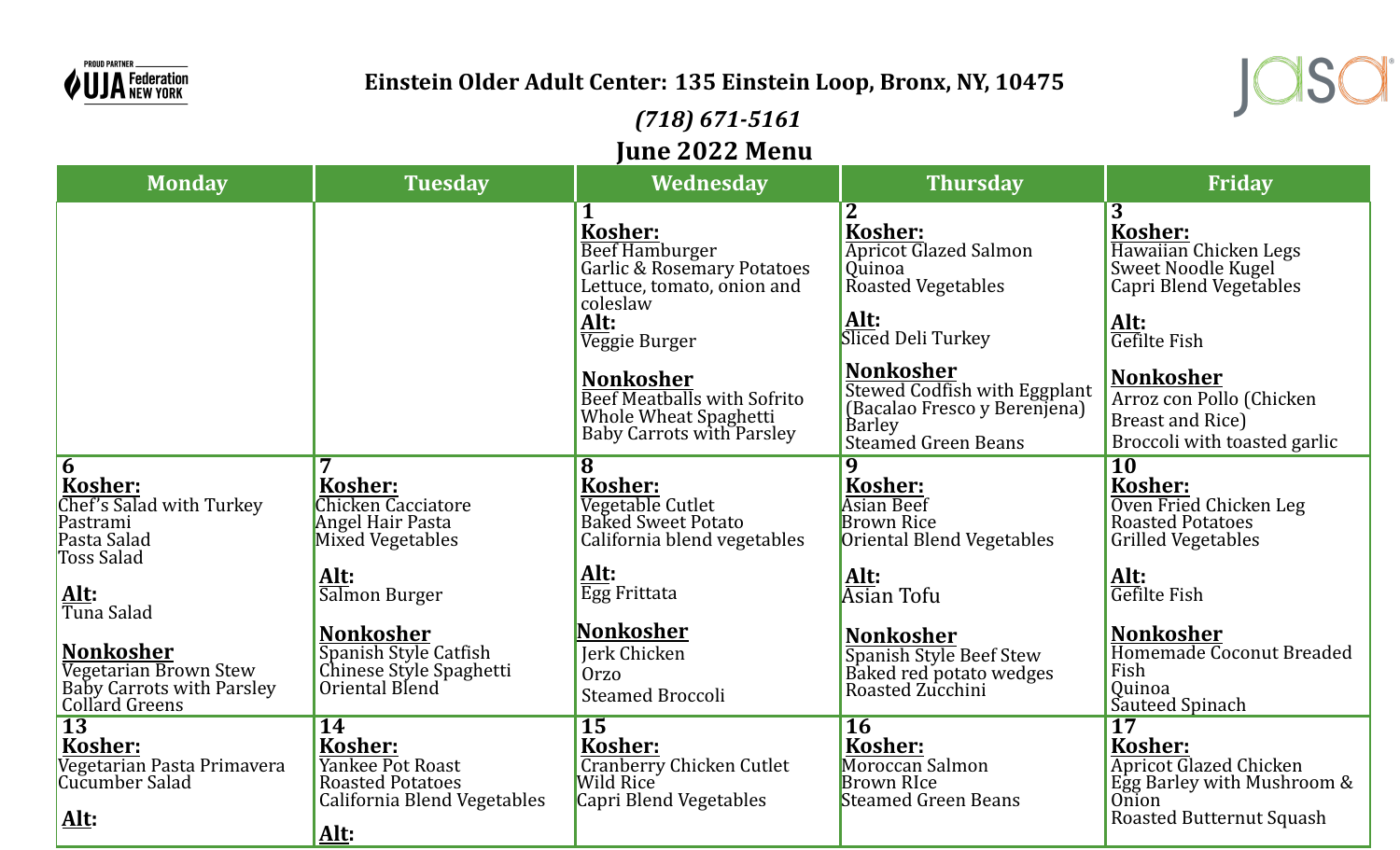| <b>Egg Salad</b>                            | <b>Baked Breaded Fish</b>                      | Alt:                                                                          | Alt:                                                          | Alt:                                                   |
|---------------------------------------------|------------------------------------------------|-------------------------------------------------------------------------------|---------------------------------------------------------------|--------------------------------------------------------|
| <b>Nonkosher</b>                            | Nonkosher<br>Jerk Chicken                      | Veggie Burger<br>Nonkosher                                                    | Sliced Deli Turkey<br>Nonkosher                               | Gefilte Fish                                           |
| <b>BBQ Pork Chops</b>                       | Baked Sweet Potato                             | String Bean and Tofu Curry<br>Yellow Rice and Pigeon Peas                     | Stewed Codfish(Bacalao Fresco Monkosher                       |                                                        |
| <b>White Rice</b>                           | <b>Steamed Cabbage</b>                         | Okra with Tomatoes                                                            | Guisado)                                                      | Oven Fried Chicken<br><b>Baked Macaroni and Cheese</b> |
| <b>Steamed Kale</b>                         |                                                |                                                                               | Yucca<br>Steamed Spinach                                      | <b>Collard Greens</b>                                  |
| <b>JASA IS CLOSED IN</b>                    | <b>21</b>                                      | $\overline{22}$                                                               | 23                                                            | 24                                                     |
| <b>OBSERVANCE OF</b>                        | <b>Kosher:</b>                                 | Kosher:                                                                       | Kosher:                                                       | Kosher:                                                |
|                                             | Asian Stir Fry Chicken<br>Lo Mein              | Vegetarian Chili<br>White Rice                                                | Hungarian Beef Goulash<br><b>Barley</b>                       | Moroccan Chicken<br><b>Brown Rice</b>                  |
| <b>JUNTETEENTH</b>                          | <b>Stir Fry Vegetables</b>                     | Peas and Carrots                                                              | California Blend Vegetables                                   | <b>Sauteed String Beans</b>                            |
|                                             | Alt:                                           | Alt:                                                                          | Alt:                                                          |                                                        |
| Juneteenth                                  | Stir Fry Tofu                                  | Veggie Burger                                                                 | Vegetarian Stuffed Cabbage                                    | Alt:<br>Gefilte Fish                                   |
|                                             | <b>Nonkosher</b>                               | <b>Nonkosher</b>                                                              | Nonkosher                                                     | <b>Nonkosher</b>                                       |
|                                             | <b>BBQ</b> Chicken<br>Roasted Butternut Squash | Curried Veggie, Chickpea and<br>Quinoa Stir Fry                               | Fish with Fresh Salsa Relish                                  | <b>Curried Chicken Legs</b>                            |
|                                             | Sauteed Spinach                                | Steamed Broccoli                                                              | <b>Baked Macaroni and Cheese</b><br>Normandy Blend Vegetables | Brown Rice with Pigeon Peas<br>Okra                    |
| 27                                          | 28                                             | 29                                                                            | 30                                                            |                                                        |
| Kosher:                                     | Kosher:                                        | Kosher:                                                                       | Kosher:                                                       |                                                        |
| Hot Deli Roast Beef<br>Russian Potato Salad | Baked Salmon with Dill Sauce<br>Orzo           | <b>Boneless Chicken with</b><br>Mustard sauce                                 | Vegetarian Stuffed Cabbage<br>Mashed Potatoes                 |                                                        |
| Coleslaw                                    | Normandy Blend Vegetables                      | <b>Rice and Mushroom</b>                                                      | <b>Steamed Carrots</b>                                        |                                                        |
| Alt:                                        |                                                | <b>Roasted Peppers</b>                                                        |                                                               |                                                        |
| Salmon Burger                               | Alt:<br>Chicken Salad                          | Alt:                                                                          | Alt:<br>Egg Frittata                                          |                                                        |
|                                             |                                                | Veggie Burger                                                                 |                                                               |                                                        |
| <b>Nonkosher</b>                            | <b>Nonkosher</b>                               |                                                                               | <b>Nonkosher</b>                                              |                                                        |
| Tofu Broccoli Curry<br>Pasta                | <b>Jerk Chicken</b><br>Rice and Beans          | <b>Nonkosher</b>                                                              | Spanish Style Baked Chicken<br>CousCous                       |                                                        |
| <b>Steamed Carrots</b>                      | <b>Braised Collard Greens</b>                  | Spanish Style Beef Stew<br>Baked Red Potato wedges<br><b>Steamed Broccoli</b> | Italian Blend Vegetables                                      |                                                        |
|                                             |                                                |                                                                               |                                                               |                                                        |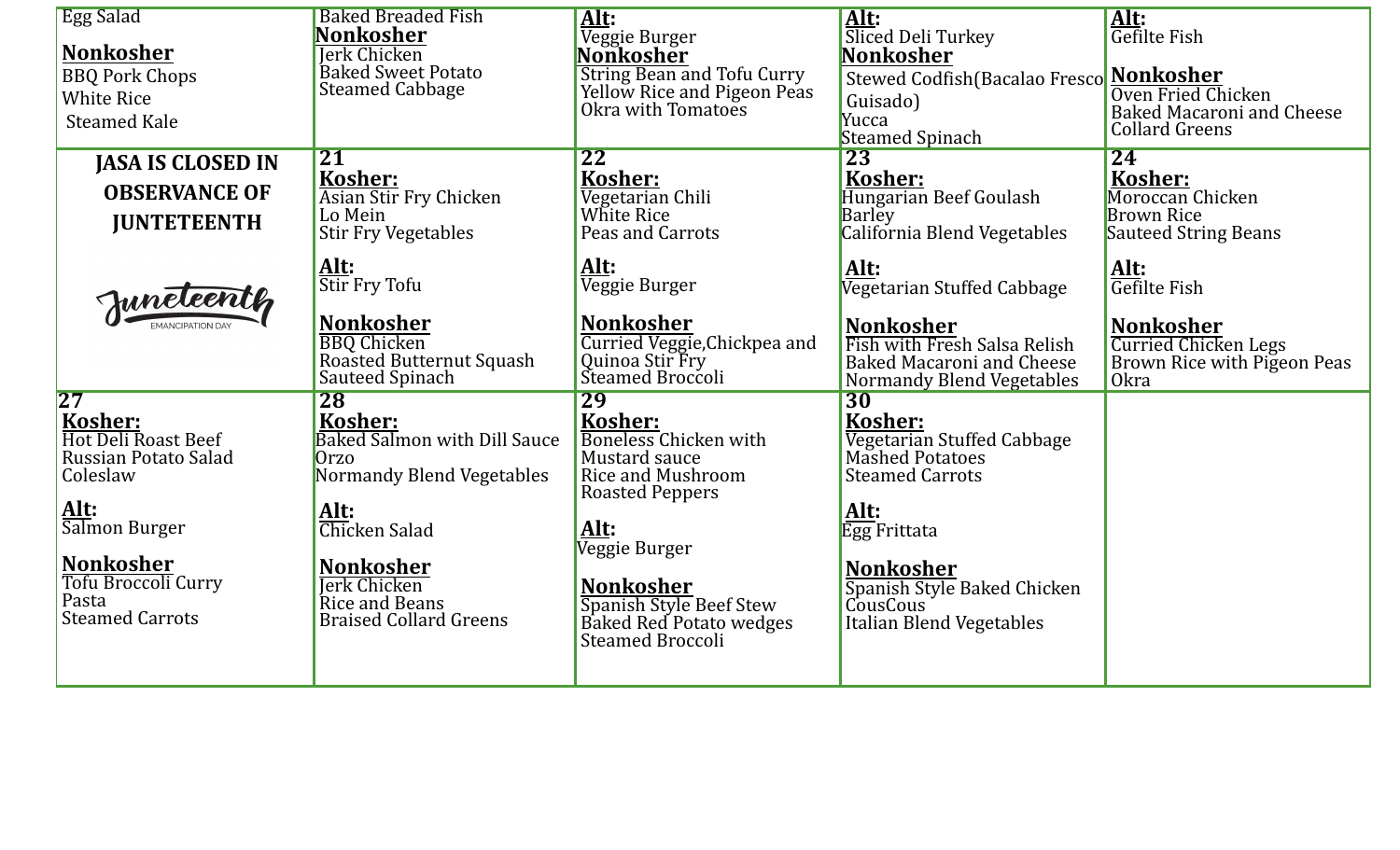

### **Einstein Older Adult Center 135 Einstein Loop Rm 49 Bronx, New York Program Director: Michelle [Hammett](mailto:mhammett@jasa.org)**(**mhammett@jasa.org**) **Program Coordinator: Sandra [Satchell\(ssatchell@jasa.org](mailto:ssatchell@jasa.org)) (718) 671-5161 M-F 8am-4pm www.jasa.org**

Virtual Arts with Laura on Tuesdays 9am-11am Zoom Information: Meeting ID: 968 1803 6566 Passcode: 692768

**Generously Funded By Councilman Riley**